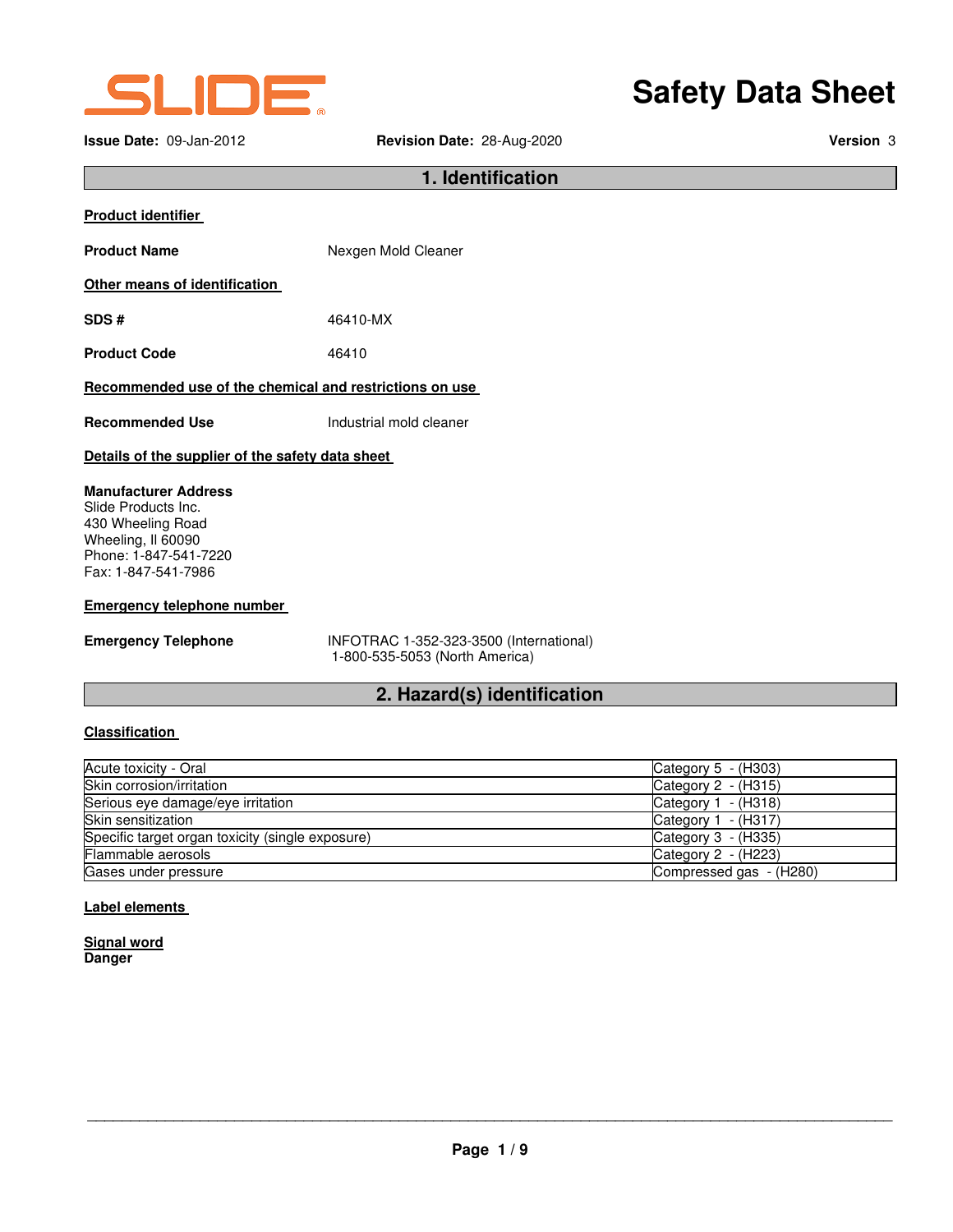#### **Hazard statements**

- H303 May be harmful if swallowed
- H315 Causes skin irritation
- H317 May cause an allergic skin reaction
- H318 Causes serious eye damage
- H335 May cause respiratory irritation
- H223 Flammable aerosol
- H280 Contains gas under pressure; may explode if heated



Corrosion Flame Gas cylinder

#### **Precautionary Statements - Prevention**

P264 - Wash face, hands and any exposed skin thoroughly after handling

- P261 Avoid breathing dust/fume/gas/mist/vapors/spray
- P272 Contaminated work clothing should not be allowed out of the workplace
- P271 Use only outdoors or in a well-ventilated area
- P210 Keep away from heat, hot surfaces, sparks, open flames and other ignition sources. No smoking

P251 - Do not pierce or burn, even after use

- P211 Do not spray on an open flame or other ignition source
- P280 Wear protective gloves/protective clothing/eye protection/face protection

#### **Precautionary Statements - Response**

#### **Eyes**

P305 + P351 + P338 - IF IN EYES: Rinse cautiously with water for several minutes. Remove contact lenses, if present and easy to do. Continue rinsing

\_\_\_\_\_\_\_\_\_\_\_\_\_\_\_\_\_\_\_\_\_\_\_\_\_\_\_\_\_\_\_\_\_\_\_\_\_\_\_\_\_\_\_\_\_\_\_\_\_\_\_\_\_\_\_\_\_\_\_\_\_\_\_\_\_\_\_\_\_\_\_\_\_\_\_\_\_\_\_\_\_\_\_\_\_\_\_\_\_\_\_\_\_

P310 - Immediately call a POISON CENTER or doctor

#### **Skin**

P302 + P352 - IF ON SKIN: Wash with plenty of water and soap

P362 + P364 - Take off contaminated clothing and wash it before reuse

P333 + P313 - If skin irritation or rash occurs: Get medical advice/attention

#### **Inhalation**

P304 + P340 - IF INHALED: Remove person to fresh air and keep comfortable for breathing P312 - Call a POISON CENTER or doctor if you feel unwell

#### **Precautionary Statements - Storage**

P403 + P233 - Store in a well-ventilated place. Keep container tightly closed P405 - Store locked up P410 + P412 - Protect from sunlight. Do not expose to temperatures exceeding 50 °C/122 °F

#### **Precautionary Statements - Disposal**

Dispose of contents/container to an approved waste disposal plant

#### **Other Information**

Very toxic to aquatic life with long lasting effects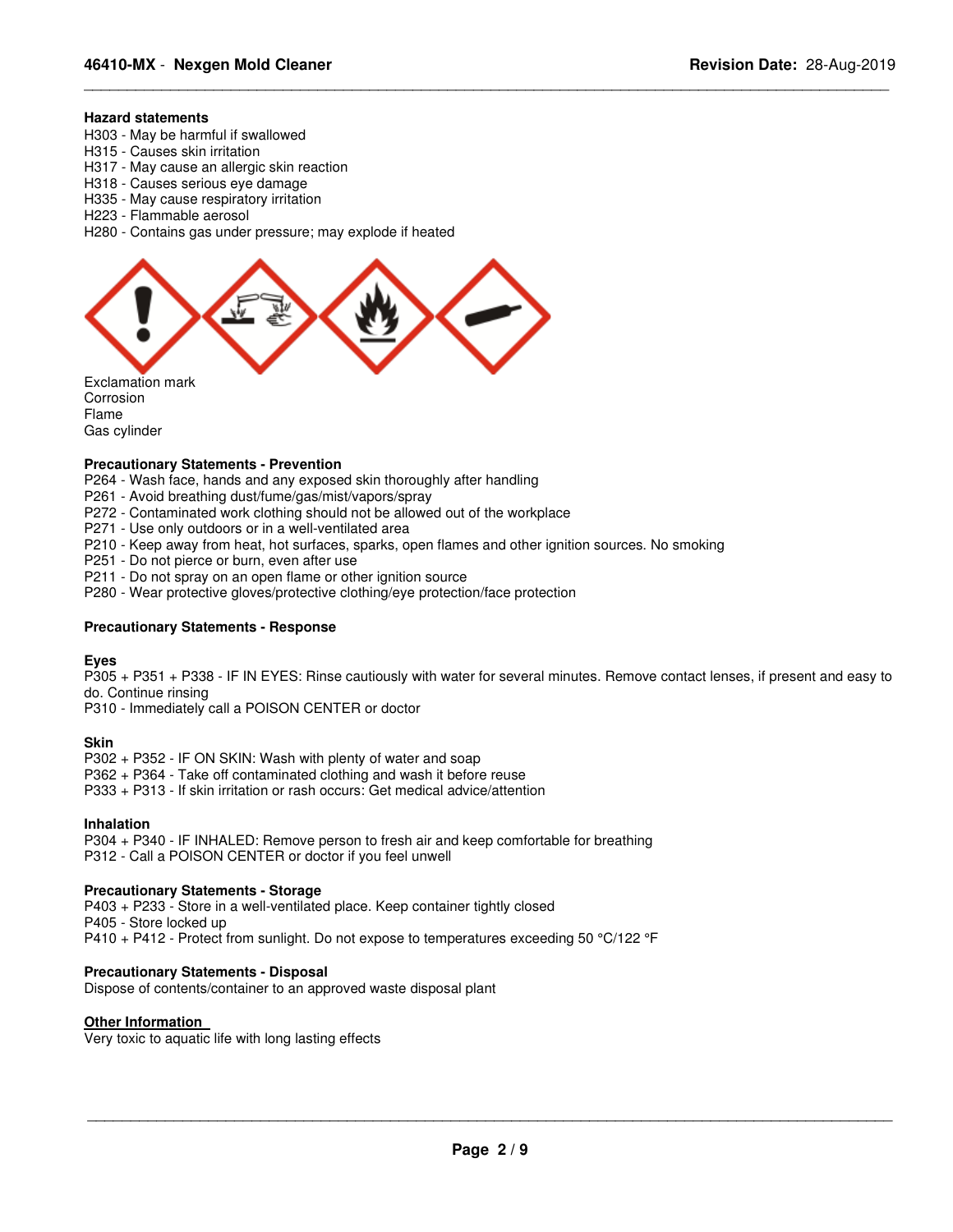# **3. Composition/information on ingredients**

\_\_\_\_\_\_\_\_\_\_\_\_\_\_\_\_\_\_\_\_\_\_\_\_\_\_\_\_\_\_\_\_\_\_\_\_\_\_\_\_\_\_\_\_\_\_\_\_\_\_\_\_\_\_\_\_\_\_\_\_\_\_\_\_\_\_\_\_\_\_\_\_\_\_\_\_\_\_\_\_\_\_\_\_\_\_\_\_\_\_\_\_\_

# **Substance**

Not applicable.

#### **Mixture**

| Chemical name | CAS No     | Weight-%  |
|---------------|------------|-----------|
| d-Limonene    | 5989-27-5  | $20 - 40$ |
| Ethyl lactate | $97-64-3$  | 50-60     |
| Propane       | 68476-86-8 | $8 - 20$  |

# **4. First-aid measures**

# **Description of first aid measures**

| <b>General advice</b>                                                                              | When symptoms persist or in all cases of doubt seek medical advice.                                                                                                                                                                                        |
|----------------------------------------------------------------------------------------------------|------------------------------------------------------------------------------------------------------------------------------------------------------------------------------------------------------------------------------------------------------------|
| <b>Inhalation</b>                                                                                  | Remove to fresh air. If not breathing, give artificial respiration. If breathing is difficult, give<br>oxygen. Call a physician if you feel unwell.                                                                                                        |
| Eve contact                                                                                        | Rinse cautiously with water for several minutes. Remove contact lenses, if present and<br>easy to do. Continue rinsing. Seek immediate medical attention/advice.                                                                                           |
| <b>Skin contact</b>                                                                                | Wash with soap and water. Take off contaminated clothing. Wash contaminated clothing<br>before reuse. If skin irritation or rash occurs: Get medical advice/attention.                                                                                     |
| Ingestion                                                                                          | Do NOT induce vomiting. Never give anything by mouth to an unconscious person. Call a<br>physician or poison control center immediately.                                                                                                                   |
| Most important symptoms and effects, both acute and delayed                                        |                                                                                                                                                                                                                                                            |
| Symptoms.                                                                                          | May cause eye burns and permanent eye damage Direct contact with skin can cause<br>irritation or redness May cause irritation to the mucous membranes and upper respiratory<br>tract May cause gastrointestinal irritation, nausea, diarrhea, and vomiting |
|                                                                                                    | Indication of any immediate medical attention and special treatment needed                                                                                                                                                                                 |
|                                                                                                    |                                                                                                                                                                                                                                                            |
| Note to physicians                                                                                 | Treat symptomatically.                                                                                                                                                                                                                                     |
|                                                                                                    | 5. Fire-fighting measures                                                                                                                                                                                                                                  |
| <b>Suitable Extinguishing Media</b>                                                                | Dry chemical. Carbon dioxide (CO2). Foam.                                                                                                                                                                                                                  |
| Unsuitable extinguishing media                                                                     | Use water spray with caution to prevent the spread of flames.                                                                                                                                                                                              |
| Specific hazards arising from the<br>chemical                                                      | Pressurized container: May burst if heated. Combustion products may be toxic. Extremely<br>flammable.                                                                                                                                                      |
| <b>Hazardous combustion products</b>                                                               | Carbon oxides.                                                                                                                                                                                                                                             |
| <b>Explosion Data</b><br>Sensitivity to mechanical impact None.<br>Sensitivity to static discharge | None.                                                                                                                                                                                                                                                      |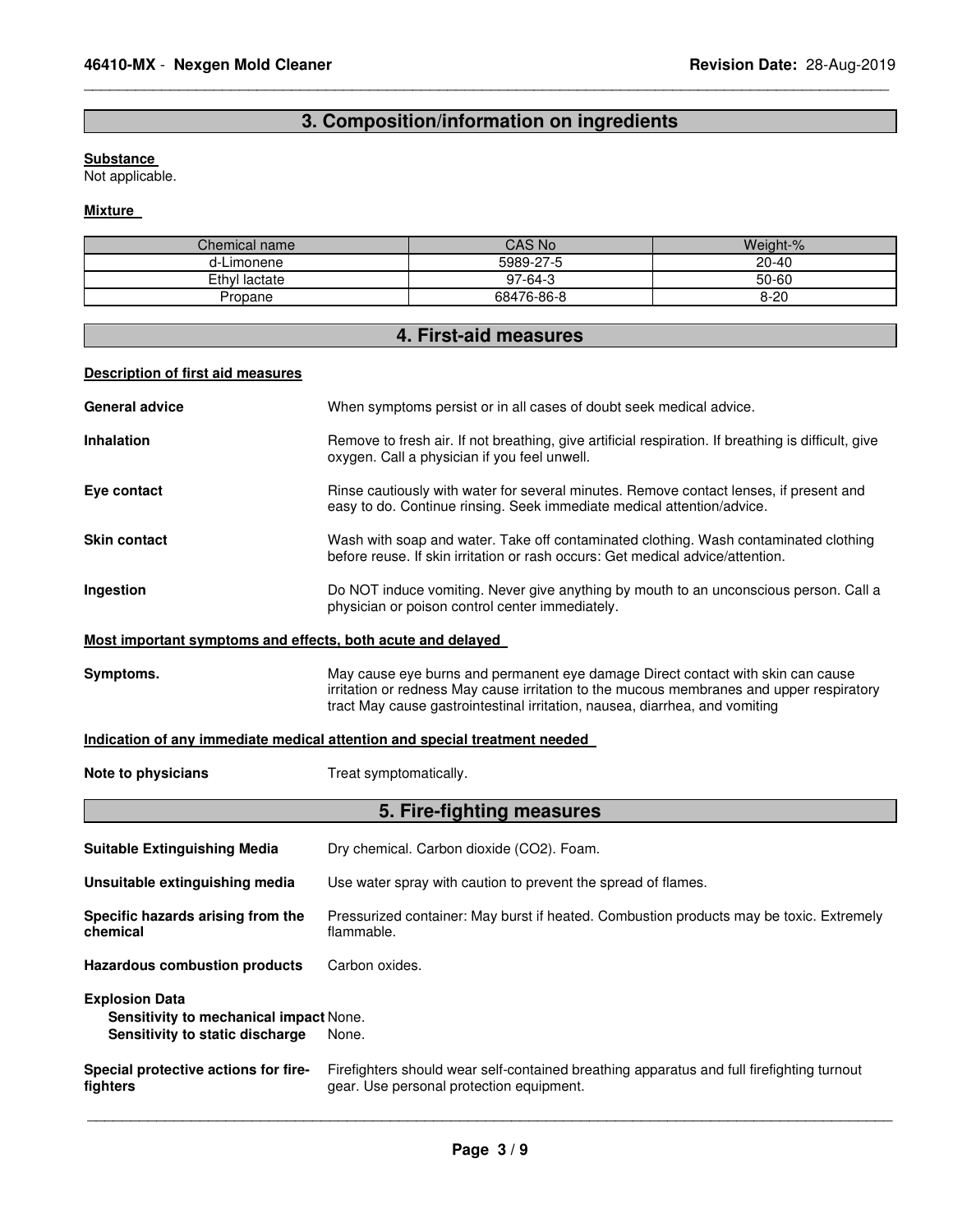## **6. Accidental release measures**

\_\_\_\_\_\_\_\_\_\_\_\_\_\_\_\_\_\_\_\_\_\_\_\_\_\_\_\_\_\_\_\_\_\_\_\_\_\_\_\_\_\_\_\_\_\_\_\_\_\_\_\_\_\_\_\_\_\_\_\_\_\_\_\_\_\_\_\_\_\_\_\_\_\_\_\_\_\_\_\_\_\_\_\_\_\_\_\_\_\_\_\_\_

#### **Personal precautions, protective equipment and emergency procedures**

| <b>Personal precautions</b>                                  | Use personal protective equipment as required. Keep people away from and upwind of<br>spill/leak. Ventilate affected area. Remove all sources of ignition. Use non-sparking tools.<br>Refer to protective measures listed in sections 7 and 8.                                                                                                                                                                                                                                                                                                        |
|--------------------------------------------------------------|-------------------------------------------------------------------------------------------------------------------------------------------------------------------------------------------------------------------------------------------------------------------------------------------------------------------------------------------------------------------------------------------------------------------------------------------------------------------------------------------------------------------------------------------------------|
| <b>Environmental precautions</b>                             |                                                                                                                                                                                                                                                                                                                                                                                                                                                                                                                                                       |
| <b>Environmental precautions</b>                             | Prevent contaminated of surface and groundwater.                                                                                                                                                                                                                                                                                                                                                                                                                                                                                                      |
| Methods and material for containment and cleaning up         |                                                                                                                                                                                                                                                                                                                                                                                                                                                                                                                                                       |
| <b>Methods for containment</b>                               | Prevent further leakage or spillage if safe to do so.                                                                                                                                                                                                                                                                                                                                                                                                                                                                                                 |
| Methods for cleaning up                                      | Take up with sand or other noncombustible absorbent material and place into containers for<br>later disposal.                                                                                                                                                                                                                                                                                                                                                                                                                                         |
| Prevention of secondary hazards                              | Clean contaminated objects and areas thoroughly observing environmental regulations.                                                                                                                                                                                                                                                                                                                                                                                                                                                                  |
|                                                              | 7. Handling and storage                                                                                                                                                                                                                                                                                                                                                                                                                                                                                                                               |
| <b>Precautions for safe handling</b>                         |                                                                                                                                                                                                                                                                                                                                                                                                                                                                                                                                                       |
| Advice on safe handling                                      | Wash face, hands and any exposed skin thoroughly after handling. Avoid breathing<br>dust/fume/gas/mist/vapors/spray. Contaminated work clothing must not be allowed out of<br>the workplace. Use only outdoors or in a well-ventilated area. Keep away from heat, hot<br>surfaces, sparks, open flames and other ignition sources. No smoking. Pressurized<br>container: Do not pierce or burn, even after use. Do not spray on an open flame or other<br>ignition source. Wear protective gloves/protective clothing/eye protection/face protection. |
| Conditions for safe storage, including any incompatibilities |                                                                                                                                                                                                                                                                                                                                                                                                                                                                                                                                                       |
| <b>Storage Conditions</b>                                    | Keep containers tightly closed in a dry, cool and well-ventilated place. Store locked up.<br>Protect from sunlight. Do not expose to temperatures exceeding 50 °C/122 °F. Keep away<br>from heat. Inspect containers periodically for defects. Protect container from physical<br>damage.                                                                                                                                                                                                                                                             |
|                                                              | 8. Exposure controls/personal protection                                                                                                                                                                                                                                                                                                                                                                                                                                                                                                              |
| <b>Control parameters</b>                                    |                                                                                                                                                                                                                                                                                                                                                                                                                                                                                                                                                       |
| <b>Exposure Limits</b>                                       | This product, as supplied, does not contain any hazardous materials with occupational<br>exposure limits established by the region specific regulatory bodies.                                                                                                                                                                                                                                                                                                                                                                                        |
| <b>Appropriate engineering controls</b>                      |                                                                                                                                                                                                                                                                                                                                                                                                                                                                                                                                                       |

**Engineering controls Apply technical measures to comply with the occupational exposure limits. Where** reasonably practicable, this should be achieved by the use of local exhaust ventilation and good general extraction. If these are not sufficient to maintain concentrations of particulates and solvent vapor below the OEL, suitable respiratory protection must be worn. Eyewash stations. Showers.

#### **Individual protection measures, such as personal protective equipment**

| Eye/face protection | Wear eye/face protection. Chemical splash goggles. |
|---------------------|----------------------------------------------------|
|---------------------|----------------------------------------------------|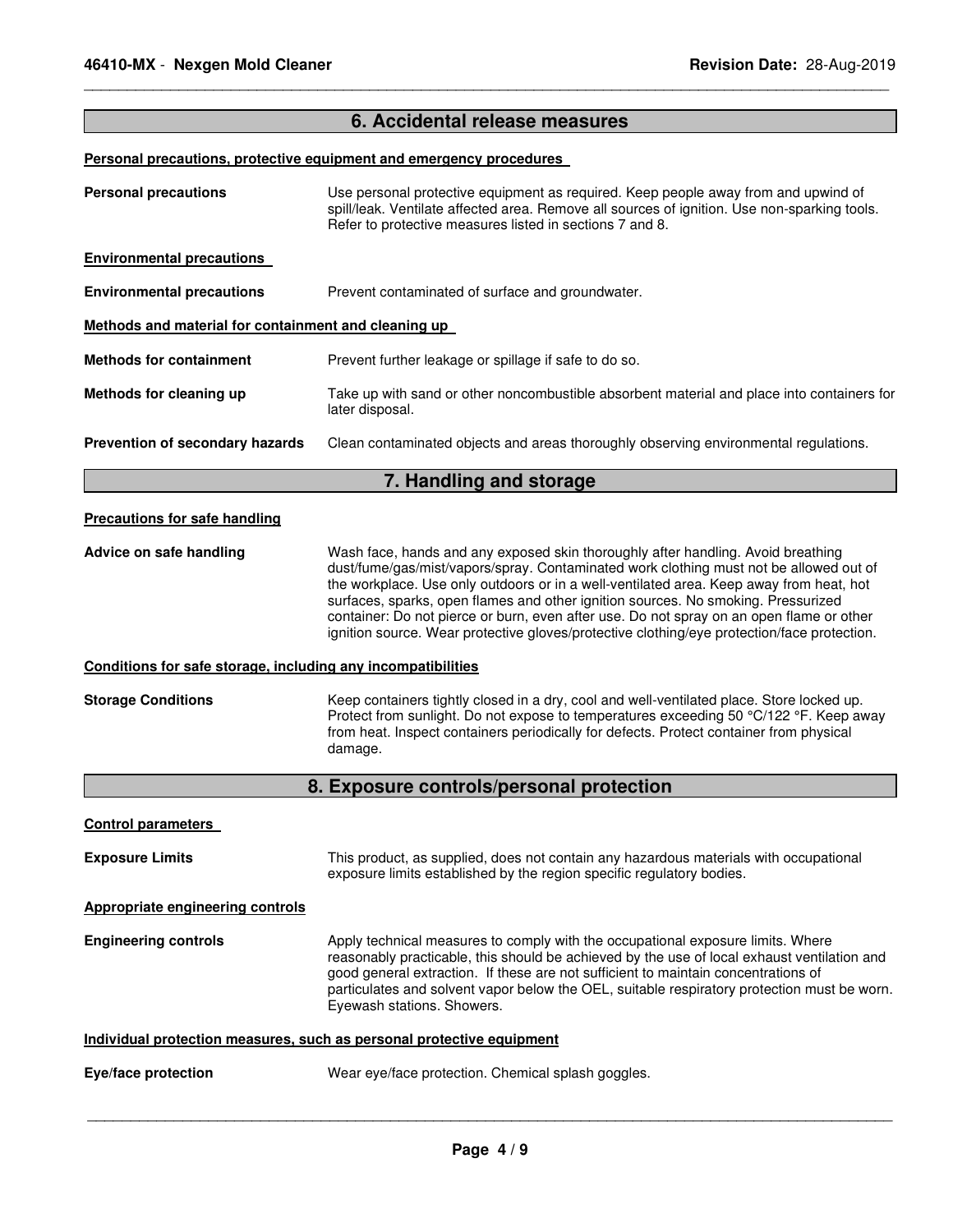| Skin and body protection              | Wear suitable gloves. Consult the glove manufacturer for the most appropriate glove<br>material.                                                                                                                                                                                                                                                          |
|---------------------------------------|-----------------------------------------------------------------------------------------------------------------------------------------------------------------------------------------------------------------------------------------------------------------------------------------------------------------------------------------------------------|
| <b>Respiratory protection</b>         | In the case of vapor formation, use a respirator with an approved filter. The filter class for<br>the respirator must be suitable for the maximum expected contaminant concentration<br>(gas/vapor/aerosol/particulates) that may arise when handling the product. If this<br>concentration is exceeded, self-contained breathing apparatus must be used. |
| <b>General hygiene considerations</b> | Handle in accordance with good industrial hygiene and safety practice.                                                                                                                                                                                                                                                                                    |

\_\_\_\_\_\_\_\_\_\_\_\_\_\_\_\_\_\_\_\_\_\_\_\_\_\_\_\_\_\_\_\_\_\_\_\_\_\_\_\_\_\_\_\_\_\_\_\_\_\_\_\_\_\_\_\_\_\_\_\_\_\_\_\_\_\_\_\_\_\_\_\_\_\_\_\_\_\_\_\_\_\_\_\_\_\_\_\_\_\_\_\_\_

# **9. Physical and chemical properties**

| Information on basic physical and chemical properties |                              |                  |
|-------------------------------------------------------|------------------------------|------------------|
| <b>Physical state</b>                                 | Aerosol                      |                  |
| Appearance                                            | Colorless aerosol spray      |                  |
| Color                                                 | Colorless                    |                  |
| Odor                                                  | Sweet                        |                  |
| <b>Odor Threshold</b>                                 | Not determined               |                  |
|                                                       |                              |                  |
| <b>Property</b>                                       | Values                       | Remarks • Method |
| рH                                                    | No information available     |                  |
| Melting point / freezing point                        | No information available     |                  |
| Boiling point / boiling range                         | 144.4 °C / 291.92 °F         |                  |
| <b>Flash point</b>                                    | 52.8 °C / 127.04 °F          | Tag Closed Cup   |
| <b>Evaporation Rate</b>                               | 0.28 minutes                 |                  |
| <b>Flammability (Solid, Gas)</b>                      | Flammable aerosol            |                  |
| <b>Flammability Limit in Air</b>                      |                              |                  |
| <b>Upper flammability or explosive</b>                | 10.0%                        |                  |
| <b>limits</b>                                         |                              |                  |
| Lower flammability or explosive                       | 1.0%                         |                  |
| <b>limits</b>                                         |                              |                  |
| <b>Vapor Pressure</b>                                 | 1 mm Hg                      |                  |
| <b>Vapor Density</b>                                  | 4.7                          |                  |
| <b>Relative Density</b>                               | 0.765                        |                  |
| <b>Water Solubility</b>                               | 50%                          |                  |
| Solubility in other solvents                          | No information available     |                  |
| <b>Partition Coefficient</b>                          | No information available     |                  |
| <b>Autoignition temperature</b>                       | No information available     |                  |
| <b>Decomposition temperature</b>                      | No information available     |                  |
| <b>Kinematic viscosity</b>                            | No data available            |                  |
| <b>Dynamic Viscosity</b>                              | No information available     |                  |
|                                                       |                              |                  |
| <b>Other information</b>                              |                              |                  |
| <b>Oxidizing properties</b>                           | No data available            |                  |
| <b>Explosive properties</b>                           | No data available            |                  |
| Molecular weight                                      | No data available            |                  |
| <b>Liquid Density</b>                                 | No data available            |                  |
| <b>Bulk density</b>                                   | No data available            |                  |
|                                                       |                              |                  |
|                                                       | 10. Stability and reactivity |                  |

| <b>Reactivity</b>                                                       | Not reactive under normal conditions.    |
|-------------------------------------------------------------------------|------------------------------------------|
| <b>Chemical stability</b>                                               | Stable under normal conditions.          |
| <b>Possibility of hazardous reactions</b> None under normal processing. |                                          |
| <b>Hazardous Polymerization</b>                                         | Hazardous polymerization does not occur. |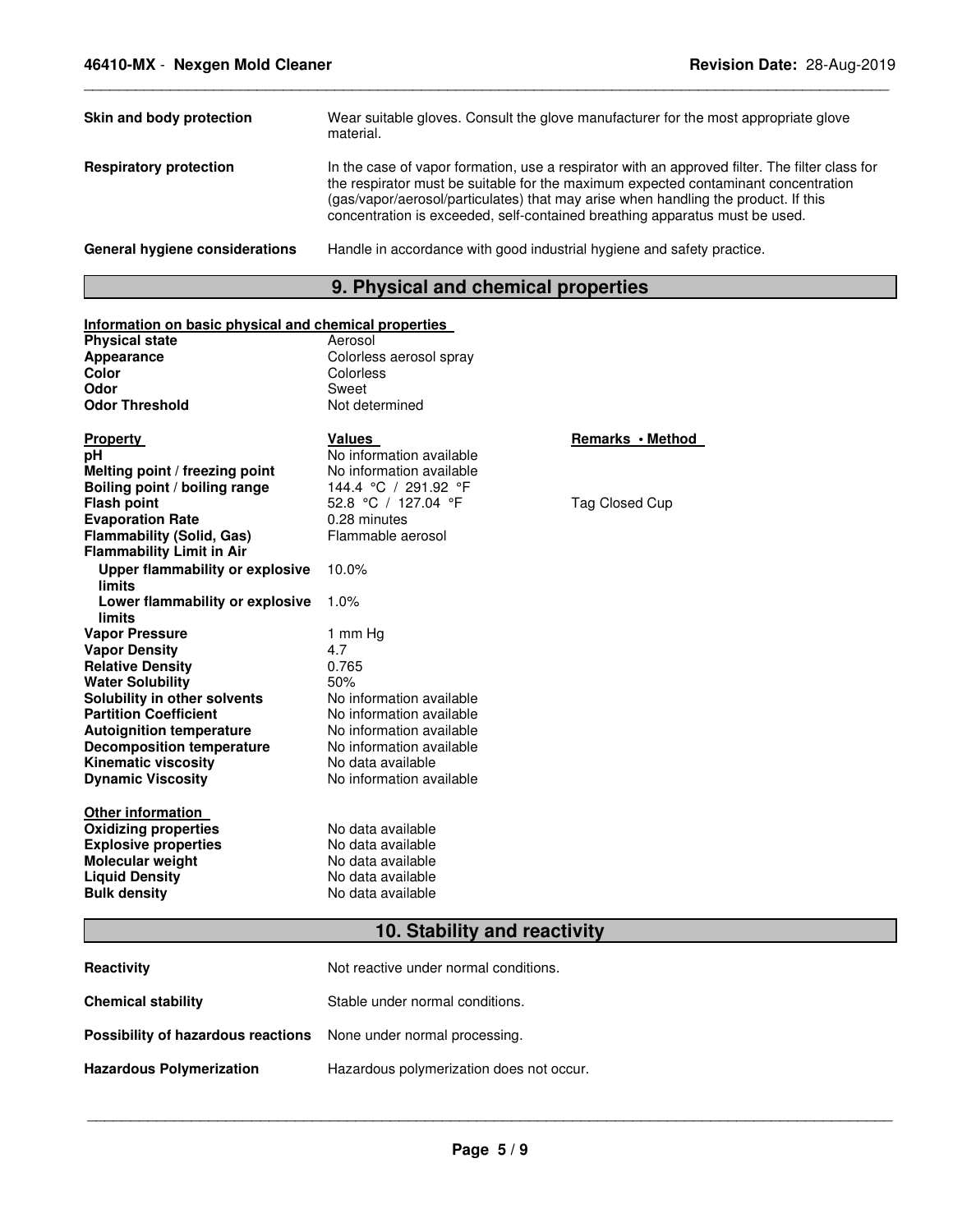| <b>Conditions to Avoid</b> | Avoid direct sunlight. Do not expose to temperatures exceeding 50 °C/122 °F. Do not<br>puncture or incinerate cans. |
|----------------------------|---------------------------------------------------------------------------------------------------------------------|
| Incompatible materials     | Strong acids. Strong bases. Strong oxidizing agents.                                                                |

\_\_\_\_\_\_\_\_\_\_\_\_\_\_\_\_\_\_\_\_\_\_\_\_\_\_\_\_\_\_\_\_\_\_\_\_\_\_\_\_\_\_\_\_\_\_\_\_\_\_\_\_\_\_\_\_\_\_\_\_\_\_\_\_\_\_\_\_\_\_\_\_\_\_\_\_\_\_\_\_\_\_\_\_\_\_\_\_\_\_\_\_\_

**Hazardous decomposition products** Carbon oxides.

# **11. Toxicological information**

#### **Information on likely routes of exposure**

#### **Product Information** .

| Inhalation          | Do not inhale.               |
|---------------------|------------------------------|
| Eve contact         | Avoid contact with eyes.     |
| <b>Skin contact</b> | Avoid contact with skin.     |
| Ingestion           | May be harmful if swallowed. |
|                     |                              |

**Symptoms related to the physical, chemical and toxicological characteristics** 

**Symptoms** Please see section 4 of this SDS for symptoms.

#### **Acute toxicity**

#### **Numerical measures of toxicity**

|                        | The following values are calculated based on chapter 3.1 of the GHS document |
|------------------------|------------------------------------------------------------------------------|
| Oral LD50              | 3,579.20 mg/kg                                                               |
| <b>ATEmix (dermal)</b> | 5,752.90 mg/kg                                                               |

#### **Unknown acute toxicity** 0 % of the mixture consists of ingredient(s) of unknown toxicity

0 % of the mixture consists of ingredient(s) of unknown acute oral toxicity

0 % of the mixture consists of ingredient(s) of unknown acute dermal toxicity

0 % of the mixture consists of ingredient(s) of unknown acute inhalation toxicity (gas)

0 % of the mixture consists of ingredient(s) of unknown acute inhalation toxicity (vapor)

0 % of the mixture consists of ingredient(s) of unknown acute inhalation toxicity (dust/mist)

#### **Component Information**

| Chemical name | Oral LD50                   | Dermal LD50                                               | Inhalation LC50 |
|---------------|-----------------------------|-----------------------------------------------------------|-----------------|
| d-Limonene    | $= 4400$ mg/kg (Rat) = 5200 | > 5 g/kg (Rabbit)                                         |                 |
| 5989-27-5     | Rat<br>mg/kg                |                                                           |                 |
| Ethyl lactate |                             | $= 8200$ mg/kg (Rat) > 2000   > 5000 mg/kg (Rat) > 5 g/kg |                 |
| $97-64-3$     | Rat<br>mg/kg                | Rabbit)                                                   |                 |

#### **Delayed and immediate effects as well as chronic effects from short and long-term exposure**

| Interactive effects               | Not classified.                      |
|-----------------------------------|--------------------------------------|
| <b>Skin corrosion/irritation</b>  | Causes skin irritation.              |
| Serious eye damage/eye irritation | Causes serious eye damage.           |
| Respiratory or skin sensitization | May cause an allergic skin reaction. |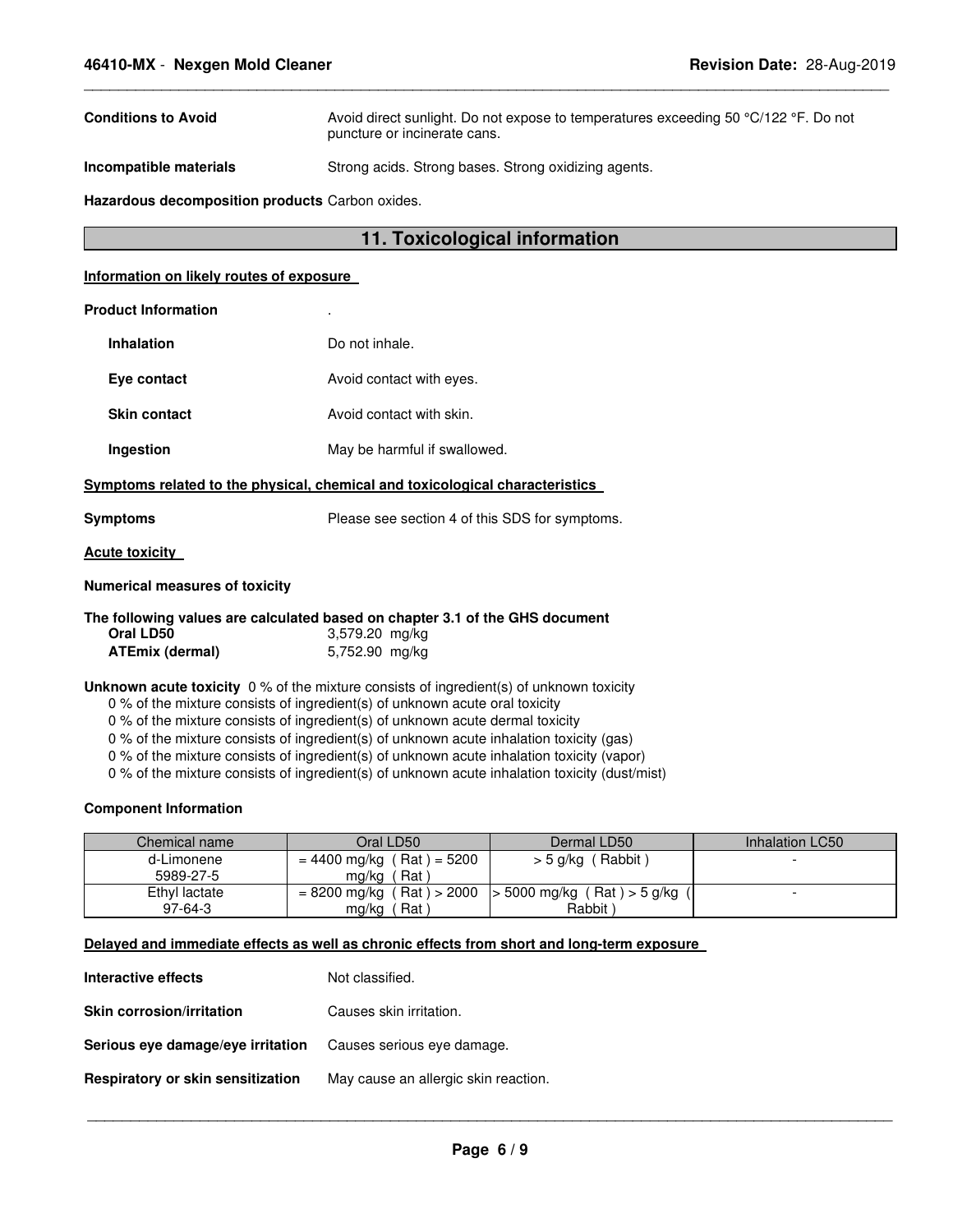#### Germ cell mutagenicity **Not classified.**

| Carcinogenicity         | Group 3 IARC components are "not classifiable as human carcinogens". |         |  |  |  |  |
|-------------------------|----------------------------------------------------------------------|---------|--|--|--|--|
| Chemical name           | ACGIH<br><b>IARC</b><br><b>NTP</b><br>Mexico                         |         |  |  |  |  |
| d-Limonene<br>5989-27-5 |                                                                      | Group 3 |  |  |  |  |
| ∟egend                  |                                                                      |         |  |  |  |  |

\_\_\_\_\_\_\_\_\_\_\_\_\_\_\_\_\_\_\_\_\_\_\_\_\_\_\_\_\_\_\_\_\_\_\_\_\_\_\_\_\_\_\_\_\_\_\_\_\_\_\_\_\_\_\_\_\_\_\_\_\_\_\_\_\_\_\_\_\_\_\_\_\_\_\_\_\_\_\_\_\_\_\_\_\_\_\_\_\_\_\_\_\_

# **IARC (International Agency for Research on Cancer)**

Group 3 - Not Classifiable as to Carcinogenicity in Humans

| <b>Reproductive toxicity</b>    | Not classified.                   |
|---------------------------------|-----------------------------------|
| <b>STOT - single exposure</b>   | May cause respiratory irritation. |
| <b>STOT - repeated exposure</b> | Not classified.                   |
| <b>Aspiration hazard</b>        | Not classified.                   |
| <b>Other information</b>        | Not classified.                   |

# **12. Ecological information**

**Ecotoxicity Very toxic to aquatic life with long lasting effects.** 

| Chemical name | Algae/aquatic plants | Fish                     | Toxicity to    | Crustacea |
|---------------|----------------------|--------------------------|----------------|-----------|
|               |                      |                          | microorganisms |           |
| d-Limonene    |                      | 35: 96 h Oncorhynchus    |                |           |
| 5989-27-5     |                      | mykiss mg/L LC50 0.619   |                |           |
|               |                      | - 0.796: 96 h Pimephales |                |           |
|               |                      | promelas mg/L LC50       |                |           |
|               |                      | flow-through             |                |           |

#### **Persistence/Degradability** No data available.

**Bioaccumulation** There is no data for this product.

**Component Information** 

| $\mathcal L$ hemical name $\mathcal L$ | <b>Partition coefficient</b> |
|----------------------------------------|------------------------------|
| ropane                                 | c.o                          |
| 68476-86-8                             |                              |

**Other Adverse Effects** No data available.

# **13. Disposal considerations**

| <b>Waste Treatment Methods</b>         |                                                                                                                    |
|----------------------------------------|--------------------------------------------------------------------------------------------------------------------|
| Waste from residues/unused<br>products | Dispose of waste in accordance with environmental legislation. Dispose of in accordance<br>with local regulations. |
| <b>Contaminated packaging</b>          | Do not reuse empty containers.                                                                                     |
|                                        | 11 Transport information                                                                                           |

**14. Transport information** 

Please see current shipping paper for most up to date shipping information, including exemptions and special circumstances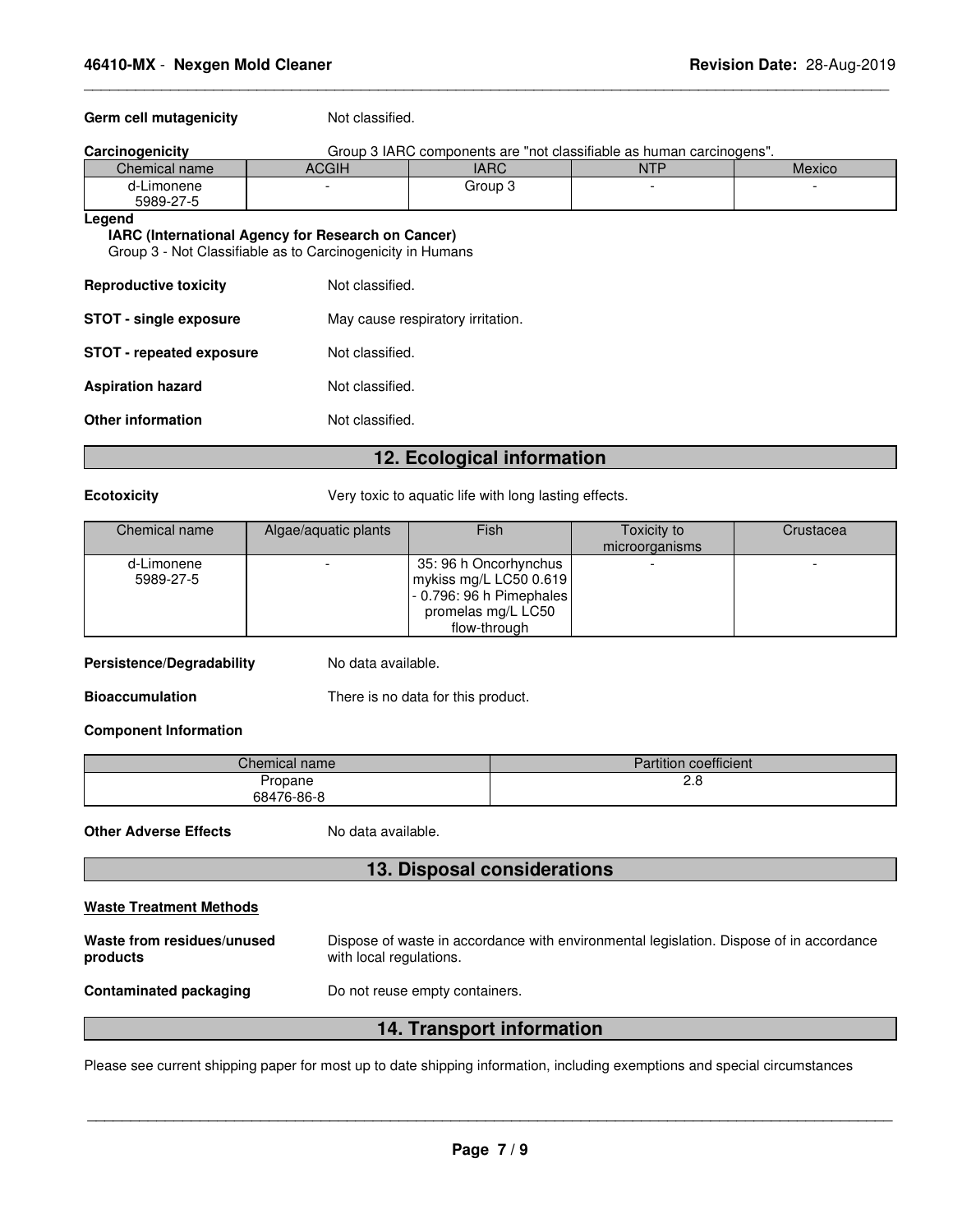| MEX<br>UN/ID No<br><b>Proper Shipping Name</b><br><b>Hazard class</b>                                                          | <b>UN1950</b><br>Aerosols<br>2.1                                                         |
|--------------------------------------------------------------------------------------------------------------------------------|------------------------------------------------------------------------------------------|
| <b>TDG</b><br>UN/ID No<br><b>Proper Shipping Name</b><br><b>Hazard class</b>                                                   | UN1950<br>Aerosols<br>2.1                                                                |
| <b>DOT</b><br>UN/ID No<br><b>Proper Shipping Name</b><br><b>Hazard class</b>                                                   | UN1950<br>Aerosols<br>2.1                                                                |
| <b>IATA</b><br><b>UN number</b><br><b>Proper Shipping Name</b><br><b>Transport hazard class(es)</b>                            | <b>UN1950</b><br>Aerosols, flammable<br>2.1                                              |
| <b>IMDG</b><br><b>UN number</b><br><b>Proper Shipping Name</b><br><b>Transport hazard class(es)</b><br><b>Marine Pollutant</b> | UN1950<br>Aerosols<br>2.1<br>This material may meet the definition of a marine pollutant |

# **15. Regulatory information**

\_\_\_\_\_\_\_\_\_\_\_\_\_\_\_\_\_\_\_\_\_\_\_\_\_\_\_\_\_\_\_\_\_\_\_\_\_\_\_\_\_\_\_\_\_\_\_\_\_\_\_\_\_\_\_\_\_\_\_\_\_\_\_\_\_\_\_\_\_\_\_\_\_\_\_\_\_\_\_\_\_\_\_\_\_\_\_\_\_\_\_\_\_

#### **REGULATORY INFORMATION**

#### **International Regulations**

**The Montreal Protocol on Substances that Deplete the Ozone Layer** Not applicable

**The Stockholm Convention on Persistent Organic Pollutants** Not applicable

**The Rotterdam Convention** Not applicable

#### **International Inventories**

| <b>TSCA</b> |               | <b>ENCS</b> | <b>IECSC</b>            | <b>KECL</b> | <b>PICCS</b> | <b>AICS</b> |
|-------------|---------------|-------------|-------------------------|-------------|--------------|-------------|
|             | <b>ELINCS</b> |             |                         |             |              |             |
|             |               |             |                         |             |              |             |
|             |               |             |                         |             |              |             |
|             |               |             |                         |             |              |             |
|             |               |             | <b>DSL/NDS EINECS/I</b> |             |              |             |

**Legend:** 

**TSCA** - United States Toxic Substances Control Act Section 8(b) Inventory

**DSL/NDSL** - Canadian Domestic Substances List/Non-Domestic Substances List

**EINECS/ELINCS** - European Inventory of Existing Chemical Substances/European List of Notified Chemical Substances **ENCS** - Japan Existing and New Chemical Substances

**IECSC** - China Inventory of Existing Chemical Substances

**KECL** - Korean Existing and Evaluated Chemical Substances

**PICCS** - Philippines Inventory of Chemicals and Chemical Substances

 **AICS** - Australian Inventory of Chemical Substances